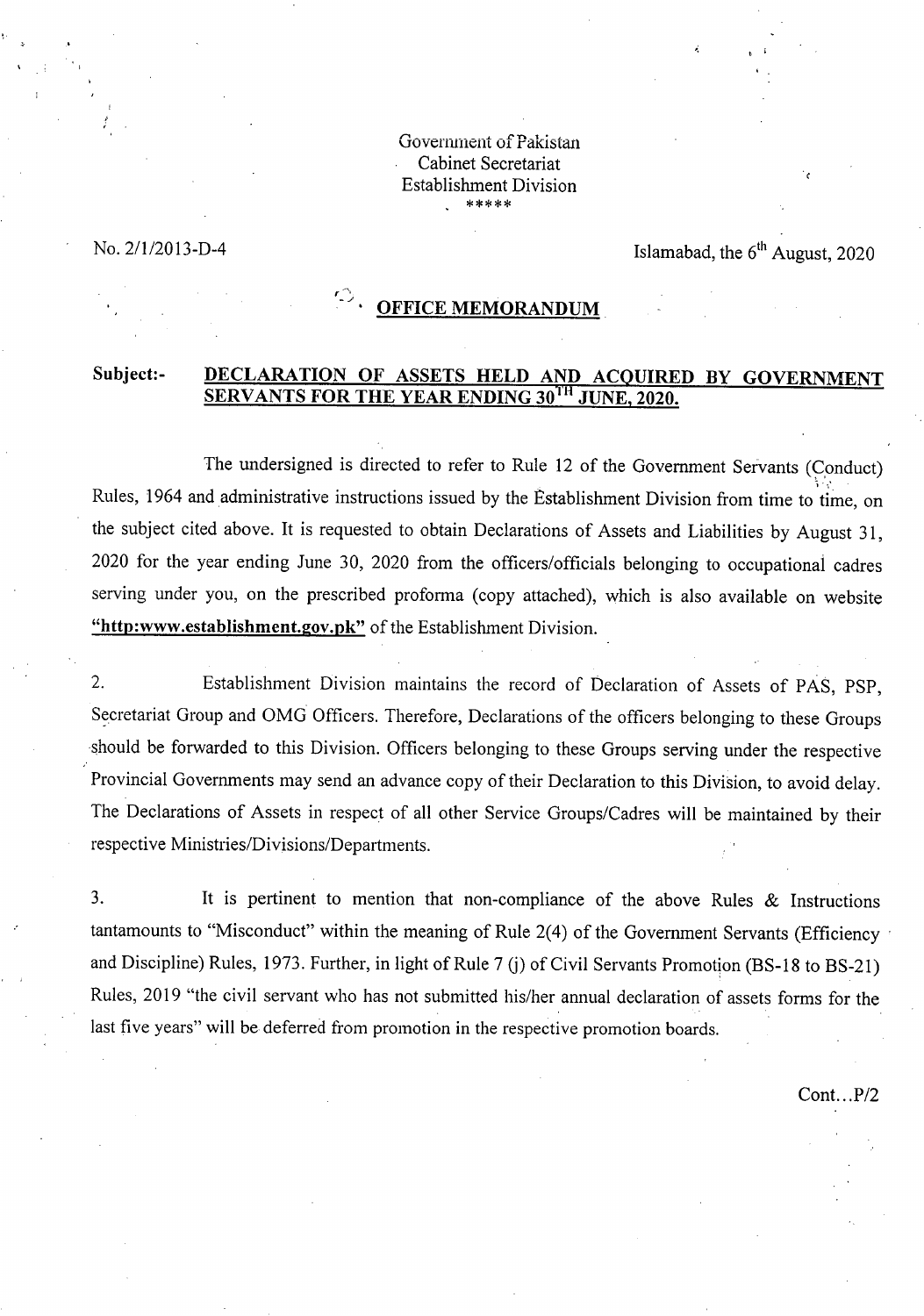4. A certificate to the effect that such Declarations have been obtained from all employees other than those under administrative Control of Establishment Division should be forwarded to the Establishment Division by 15<sup>th</sup> September, 2020, positively.

€

 $-2-$ 

 $(Salman Multi)$ 

Joint Secretary (D) Phone: 9209215

- 1. The President's Secretariat (Public), Islamabad.
- 2. The Prime Minister's Office, Islamabad.
- All Secretaries/Additional Secretaries (Incharge) of Federal Ministries/Divisions, Islamabad/Rawalpindi (F/E).
- The Chief Secretaries, Government of the Punjab, Sindh, Khyber Pakhtunkhawa, Balochistan, Azad, Jammu & Kashmir and Gilgit- Baltistan.
- 5. The Secretaries (Services), Services & General Administration Department, Government of the Punjab, Sindh, Khyber Pakhtunkhawa, Balochistan, Azad, Jammu *8c* Kashmir and Gilgit-Baltistan.
- 6. The Chairman NAB, Islamabad.
- The Secretary, Wafaqi Mohtasib (Ombudsman)'s Secretariat, Islamabad.
- The Secretary, Federal Tax Ombudsman's Secretariat, Islamabad.
- 9. The Auditor General of Pakistan, Islamabad.
- 10. The Accountant General of Pakistan Revenues, Islamabad.
- 11. The Secretary, Election Commission of Pakistan, Islamabad.
- 12. Director General, Intelligence Bureau, Islamabad.
- DS (CP-V) with the request to publish it on the official website of the Establishment Division, Islamabad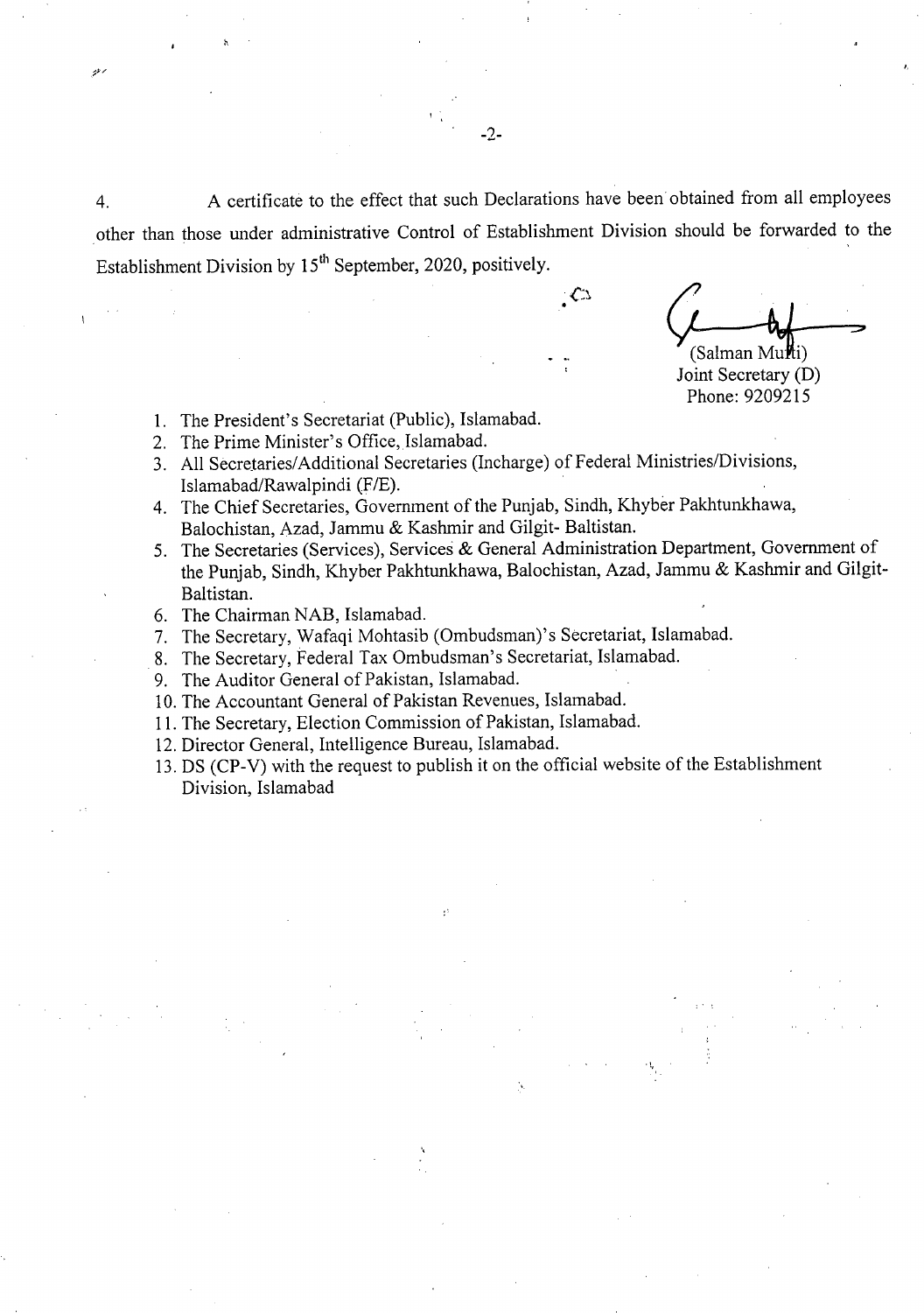# GOVERNMENT OF PAKISTAN CABINET SECRETARIAT ESTABLISHMENT DIVISION

# **DECLARATION OF INCOME AND ASSETS**

**Financial Year Ending on 30th June \_\_\_\_\_\_**

| 1. Name                                  |                                                               |                                                       |                            |  |           |               |     |                                                     |  |                      |               |              |                                          |             |  |  |  |  |
|------------------------------------------|---------------------------------------------------------------|-------------------------------------------------------|----------------------------|--|-----------|---------------|-----|-----------------------------------------------------|--|----------------------|---------------|--------------|------------------------------------------|-------------|--|--|--|--|
|                                          |                                                               |                                                       |                            |  |           | <b>NIC No</b> |     |                                                     |  |                      |               |              |                                          |             |  |  |  |  |
|                                          |                                                               |                                                       |                            |  |           |               |     |                                                     |  |                      |               |              |                                          |             |  |  |  |  |
|                                          |                                                               |                                                       |                            |  |           | N.T.No.       |     |                                                     |  |                      |               |              |                                          |             |  |  |  |  |
| 2. Basic Pay Scale                       |                                                               | <b>Occupation Group</b><br><b>Service /Department</b> |                            |  |           |               |     |                                                     |  |                      |               |              |                                          |             |  |  |  |  |
|                                          |                                                               |                                                       |                            |  |           |               |     |                                                     |  |                      |               |              |                                          |             |  |  |  |  |
| <b>Present Position Held</b>             |                                                               |                                                       |                            |  |           |               |     |                                                     |  |                      |               |              |                                          |             |  |  |  |  |
|                                          |                                                               |                                                       |                            |  |           |               |     |                                                     |  |                      |               |              |                                          |             |  |  |  |  |
|                                          |                                                               |                                                       |                            |  |           |               |     |                                                     |  |                      |               |              |                                          |             |  |  |  |  |
| 3.<br><b>Present Residential Address</b> |                                                               |                                                       |                            |  |           |               |     |                                                     |  |                      |               |              |                                          |             |  |  |  |  |
|                                          |                                                               |                                                       |                            |  |           |               |     |                                                     |  |                      |               |              |                                          |             |  |  |  |  |
|                                          |                                                               |                                                       | Phone (R)                  |  |           |               |     |                                                     |  |                      | <b>Mobile</b> |              |                                          |             |  |  |  |  |
|                                          |                                                               |                                                       |                            |  |           |               |     |                                                     |  |                      |               |              |                                          |             |  |  |  |  |
| 4.<br><b>Income</b>                      | <b>Salary</b>                                                 |                                                       |                            |  |           |               |     | <b>Rental Income</b>                                |  |                      |               |              |                                          | Agri income |  |  |  |  |
| (During the<br><b>Financial year)</b>    | Rs.                                                           |                                                       |                            |  | <b>Rs</b> |               |     |                                                     |  |                      |               |              | Rs.                                      |             |  |  |  |  |
|                                          | Other sources (dividend, profit, prize money, gift, loan etc) |                                                       |                            |  |           |               |     |                                                     |  |                      |               | <b>Total</b> |                                          |             |  |  |  |  |
|                                          | Rs.                                                           |                                                       |                            |  |           |               |     |                                                     |  |                      |               | <b>Rs</b>    |                                          |             |  |  |  |  |
|                                          |                                                               |                                                       |                            |  |           |               |     |                                                     |  |                      |               |              |                                          |             |  |  |  |  |
| 5. Expenses                              |                                                               | <b>Utilities (Electricity, Gas,</b>                   |                            |  |           |               |     | <b>Total Household</b>                              |  |                      |               |              |                                          |             |  |  |  |  |
| (Approx.)                                |                                                               | Telephone etc.)                                       |                            |  |           |               |     | expenses                                            |  |                      |               |              |                                          |             |  |  |  |  |
|                                          | Rs.                                                           |                                                       |                            |  |           |               | Rs. |                                                     |  |                      |               |              |                                          |             |  |  |  |  |
|                                          |                                                               |                                                       |                            |  |           |               |     |                                                     |  |                      |               |              |                                          |             |  |  |  |  |
| 6. Private Foreign Traveling             |                                                               |                                                       | <b>Country / Countries</b> |  |           |               |     | <b>Period of Stay</b>                               |  |                      |               |              | <b>Approx. expenses</b>                  |             |  |  |  |  |
| (Self, Spouse & Children                 |                                                               |                                                       | visited                    |  |           |               |     | From $\rule{1em}{0.15mm}$ to $\rule{1.5mm}{0.15mm}$ |  |                      |               |              | Rs.                                      |             |  |  |  |  |
| During F.Y ___________                   |                                                               |                                                       |                            |  |           |               |     |                                                     |  |                      |               |              |                                          |             |  |  |  |  |
|                                          |                                                               |                                                       |                            |  |           |               |     |                                                     |  |                      |               |              |                                          |             |  |  |  |  |
|                                          |                                                               |                                                       |                            |  |           |               |     |                                                     |  |                      |               |              |                                          |             |  |  |  |  |
| 7. Children's Education                  |                                                               | Name(s) of children                                   |                            |  |           |               |     |                                                     |  |                      |               |              | <b>Educational institutions attended</b> |             |  |  |  |  |
| (inland & Abroad)                        |                                                               |                                                       |                            |  |           |               |     |                                                     |  |                      |               |              | during F.Y. _______                      |             |  |  |  |  |
|                                          |                                                               |                                                       |                            |  |           |               |     |                                                     |  |                      |               |              |                                          |             |  |  |  |  |
| 8. Club Membership                       |                                                               | Name of Club(s)                                       |                            |  |           |               |     |                                                     |  | <b>Membership No</b> |               |              |                                          |             |  |  |  |  |
|                                          |                                                               |                                                       |                            |  |           |               |     |                                                     |  |                      |               |              |                                          |             |  |  |  |  |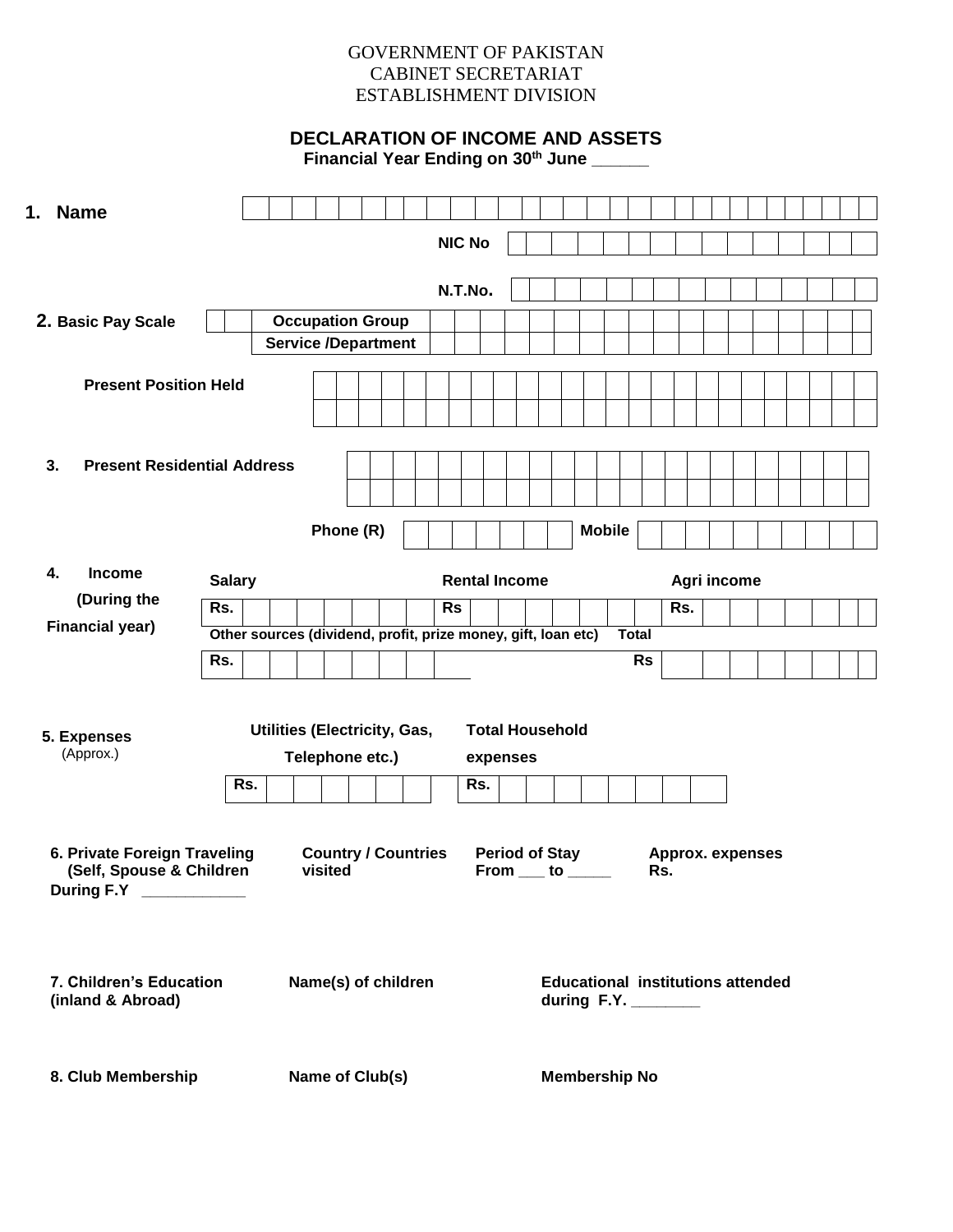# **ASSETS & LIABILITIES**

**Immovable Assets** (Agri & Non-Agri lands, House properties, Commercial & Industrial properties, Open plots 9. Im<br>of all types)

|               | Identification & nature of Asset(s) | Mode of acquisition/year | Cost of acquisition |
|---------------|-------------------------------------|--------------------------|---------------------|
| a)            |                                     |                          |                     |
| b)            |                                     |                          |                     |
| $\mathbf{c})$ |                                     |                          |                     |
| $\mathbf{d}$  |                                     |                          |                     |
| $\epsilon$    |                                     |                          |                     |
| f)            |                                     |                          |                     |
| g)            |                                     |                          |                     |
| h)            |                                     |                          |                     |
| $\mathbf{i}$  |                                     |                          |                     |
| j)            |                                     |                          |                     |
| $\mathbf{k}$  |                                     |                          |                     |
| 1)            |                                     |                          |                     |
| m)            |                                     |                          |                     |

# **10. Movable Assets** (Cash in hand, Motor vehicles, Jewellery, Household items, Equipment, Business capital etc.)

|               | Identification & nature of Asset(s) | Mode of acquisition/year | Cost of acquisition |
|---------------|-------------------------------------|--------------------------|---------------------|
| a)            |                                     |                          |                     |
| b)            |                                     |                          |                     |
| $\mathbf{c})$ |                                     |                          |                     |
| $\mathbf{d}$  |                                     |                          |                     |
| $\epsilon$    |                                     |                          |                     |
| f)            |                                     |                          |                     |
| g)            |                                     |                          |                     |
| h)            |                                     |                          |                     |
| $\mathbf{i}$  |                                     |                          |                     |
|               |                                     |                          |                     |
| $\bf k)$      |                                     |                          |                     |
| $\bf{I}$      |                                     |                          |                     |
| m)            |                                     |                          |                     |

# **11. Assets held as Attorney**

|              | Identification $\&$ nature of Asset(s) | Nature of Power of Attorney<br>(Revocable/Irrevocable) | Nature & Address of<br>the Legal Owner |
|--------------|----------------------------------------|--------------------------------------------------------|----------------------------------------|
| a)           |                                        |                                                        |                                        |
| $\mathbf{b}$ |                                        |                                                        |                                        |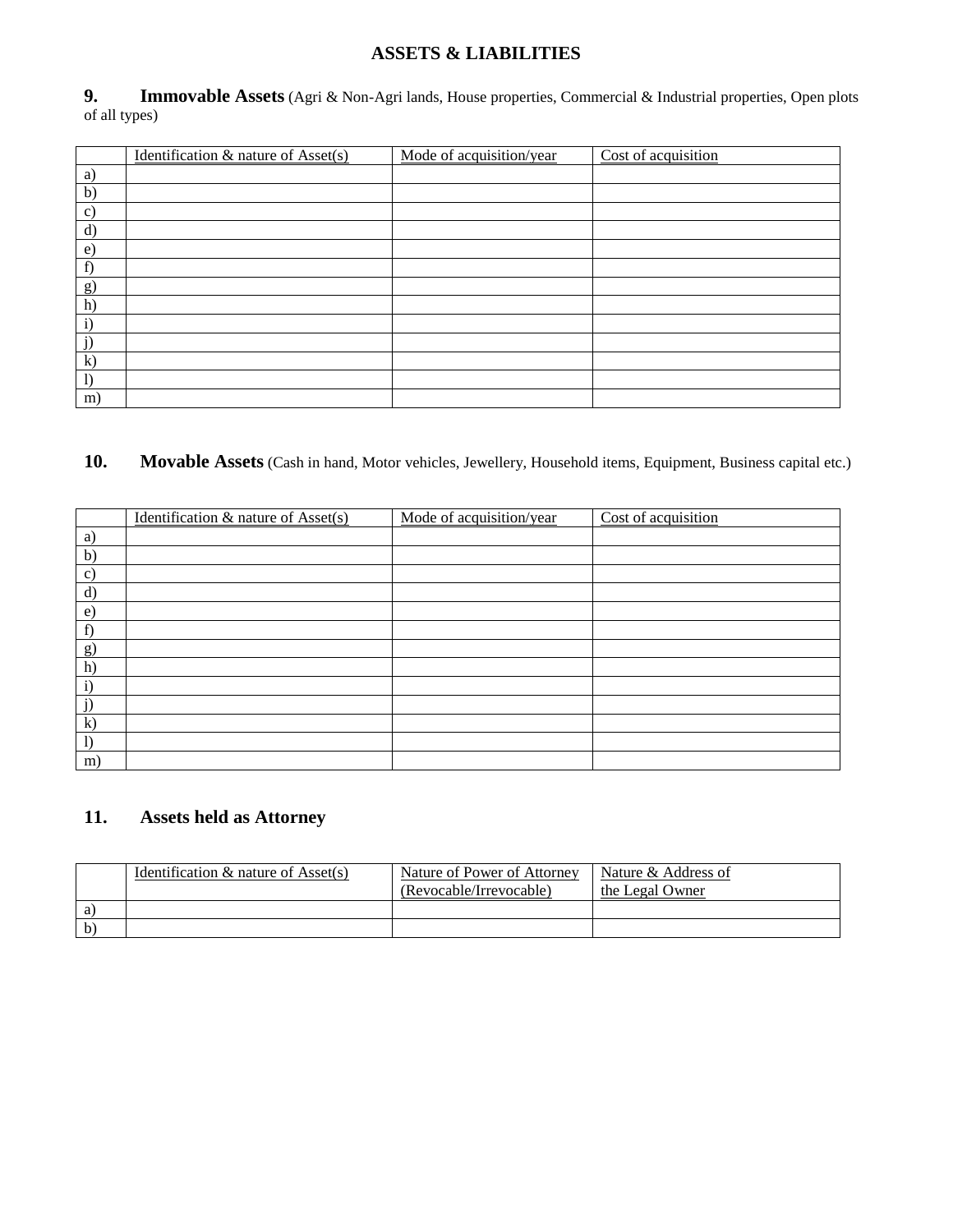### **12. Assets disposed off during the year**

|              | Identification $\&$ nature of Asset(s) | Date of disposal | Amount received as  |
|--------------|----------------------------------------|------------------|---------------------|
|              |                                        |                  | Sales proceed (Rs.) |
| a            |                                        |                  |                     |
| b            |                                        |                  |                     |
| $\mathbf{c}$ |                                        |                  |                     |
| ď            |                                        |                  |                     |

## 13. **Investments** (Bonds, Shares, Certificates, deposits/Advances, Loans granted etc.)

|              | Details of Bonds held |                  | Investments |     |
|--------------|-----------------------|------------------|-------------|-----|
|              | Bond No.(s)           | Denomination Rs. |             | Rs. |
| a)           |                       |                  |             | Rs. |
| $\mathbf{b}$ |                       |                  |             | Rs. |
| $\mathbf{C}$ |                       |                  |             | Rs. |
| d)           |                       |                  |             | Rs. |

### **14. Bank Accounts** (Current, Saving, Deposit A/c & F.C. A/cs)

|              | $A/c$ No. & Bank Branch | <b>Year of Opening</b> | Main source of deposits | Balance as on 30.6<br>(Rs. |
|--------------|-------------------------|------------------------|-------------------------|----------------------------|
| a)           |                         |                        |                         |                            |
| $\mathbf{b}$ |                         |                        |                         |                            |
| c            |                         |                        |                         |                            |
| d)           |                         |                        |                         |                            |

### 15. **15. Total Assets (9-14) Rs. Rs. Rs. Rs. Rs. Rs. Rs. Rs. Rs. Rs. Rs. Rs. Rs. Rs. Rs. Rs. Rs. Rs. Rs. Rs. Rs. Rs. Rs. Rs. Rs. Rs. Rs. Rs. Rs. Rs. Rs. Rs.**

### 16. Liabilities (Departmental/Bank loans, Over drafts, Mortgages secured, private loans etc.)

| Outstanding liabilities $(A)$ |     | Liabilities paid off during the year $(B)$ |     |
|-------------------------------|-----|--------------------------------------------|-----|
|                               | Rs. |                                            | Rs. |
|                               | Rs. |                                            | Rs. |
|                               | Rs. |                                            | Rs. |
|                               | Rs. |                                            | Rs. |

15-16 (A)) **Net worth Rs.** 

As on 30.6.

Net worth declared previously **Rs.** Reserve the clared previously

As on 30.6.

Signature\_\_\_\_\_\_\_\_\_\_\_\_\_\_\_\_\_\_\_\_\_\_\_\_\_\_\_\_\_\_\_\_\_\_\_\_\_

\_\_\_\_\_\_\_\_\_\_\_\_\_\_\_\_\_\_\_\_\_\_\_\_\_\_\_\_\_\_\_\_\_\_\_\_\_\_\_\_\_\_\_\_\_

Name\_\_\_\_\_\_\_\_\_\_\_\_\_\_\_\_\_\_\_\_\_\_\_\_\_\_\_\_\_\_\_\_\_\_\_\_\_\_\_\_

Designation\_\_\_\_\_\_\_\_\_\_\_\_\_\_\_\_\_\_\_\_\_\_\_\_\_\_\_\_\_\_\_\_\_\_\_

Name of the Organization/Deptt.

Place\_\_\_\_\_\_\_\_\_\_\_\_\_\_\_\_\_\_\_\_\_\_\_\_\_\_\_\_\_\_\_\_\_\_\_\_\_\_\_\_\_

Date\_\_\_\_\_\_\_\_\_\_\_\_\_\_\_\_\_\_\_\_\_\_\_\_\_\_\_\_\_\_\_\_\_\_\_\_\_\_\_\_\_